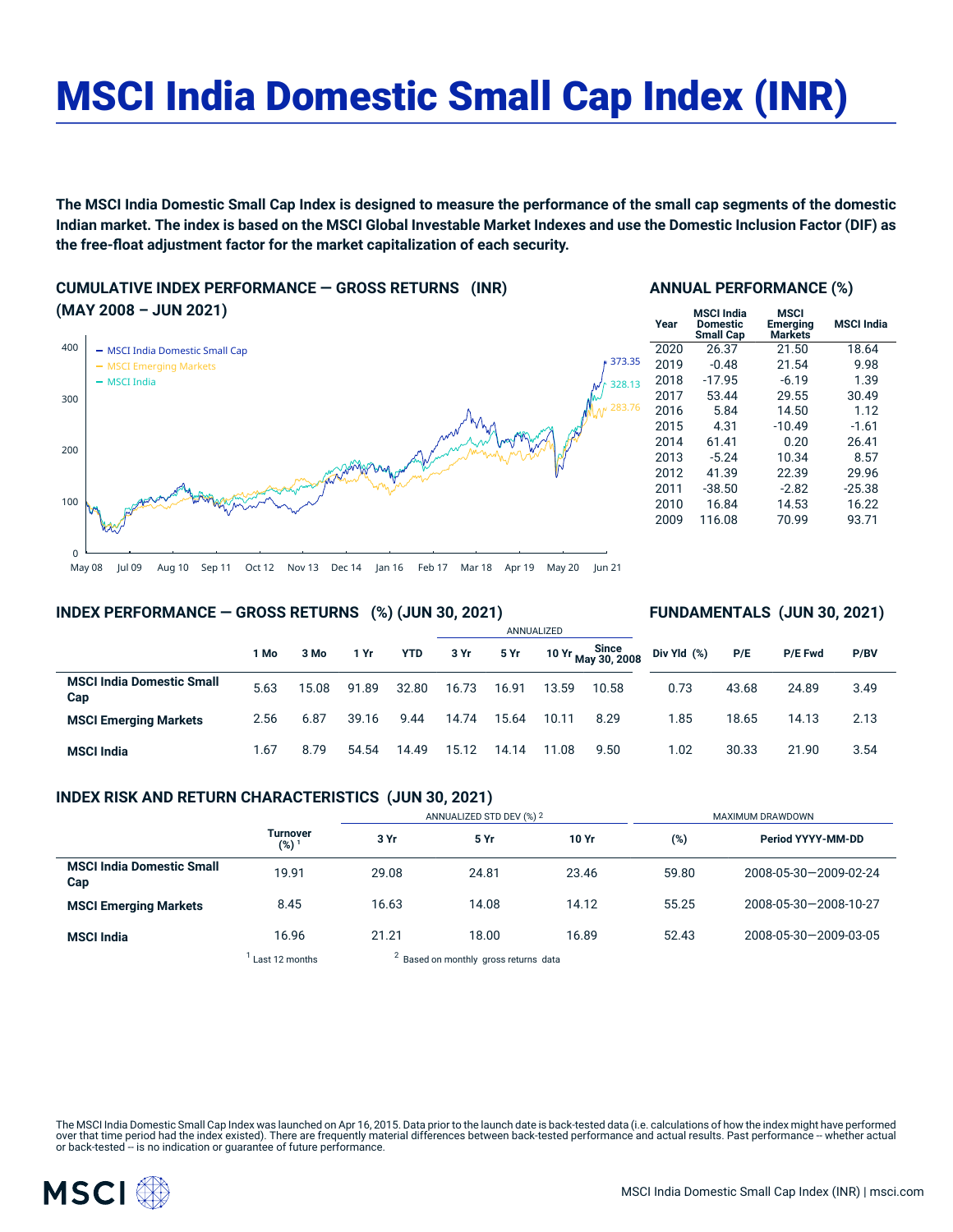JUN 30, 2021

## **INDEX CHARACTERISTICS**

|                     | <b>MSCI India Domestic Small Cap</b> |  |  |  |  |  |  |
|---------------------|--------------------------------------|--|--|--|--|--|--|
| Number of           | 268                                  |  |  |  |  |  |  |
| <b>Constituents</b> |                                      |  |  |  |  |  |  |
|                     | <b>Mkt Cap (INR Millions)</b>        |  |  |  |  |  |  |
| Index               | 16,128,316.53                        |  |  |  |  |  |  |
| Largest             | 231.836.17                           |  |  |  |  |  |  |
| <b>Smallest</b>     | 10.362.76                            |  |  |  |  |  |  |
| Average             | 60,180.29                            |  |  |  |  |  |  |
| <b>Median</b>       | 42,667.11                            |  |  |  |  |  |  |
|                     |                                      |  |  |  |  |  |  |

# **TOP 10 CONSTITUENTS**

| Cap<br>8 |                                 | <b>Float Adj Mkt</b><br>Cap<br><b>INR Billions)</b> | <b>Index</b><br>$Wt.$ (%) | <b>Sector</b>      |
|----------|---------------------------------|-----------------------------------------------------|---------------------------|--------------------|
|          | <b>CROMPTON GREAVES CON ELE</b> | 231.84                                              | 1.44                      | Cons Discr         |
|          | AU SMALL FINANCE BANK           | 226.38                                              | 1.40                      | <b>Financials</b>  |
|          | <b>LAURUS LABS</b>              | 221.72                                              | 1.37                      | <b>Health Care</b> |
|          | <b>VOLTAS</b>                   | 219.90                                              | 1.36                      | Industrials        |
| 6        | <b>MAX FINANCIAL SERVICES</b>   | 219.56                                              | 1.36                      | <b>Financials</b>  |
| g        | <b>SRF</b>                      | 215.53                                              | 1.34                      | <b>Materials</b>   |
|          | CHOLAMANDALAM INV & FIN         | 210.44                                              | 1.30                      | <b>Financials</b>  |
|          | <b>BALKRISHNA INDUSTRIES</b>    | 194.79                                              | 1.21                      | Cons Discr         |
|          | <b>ZEE ENTERTAINMENT ENT</b>    | 185.64                                              | 1.15                      | Comm Srvcs         |
|          | <b>TRENT</b>                    | 181.27                                              | 1.12                      | <b>Cons Discr</b>  |
|          | Total                           | 2.107.07                                            | 13.06                     |                    |

# **FACTORS - KEY EXPOSURES THAT DRIVE RISK AND RETURN MSCI FACTOR BOX**



# **SECTOR WEIGHTS**



# **MSCI FaCS**



broad global index - MSCI ACWI IMI.

Neutral factor exposure (FaCS = 0) represents MSCI ACWI IMI.